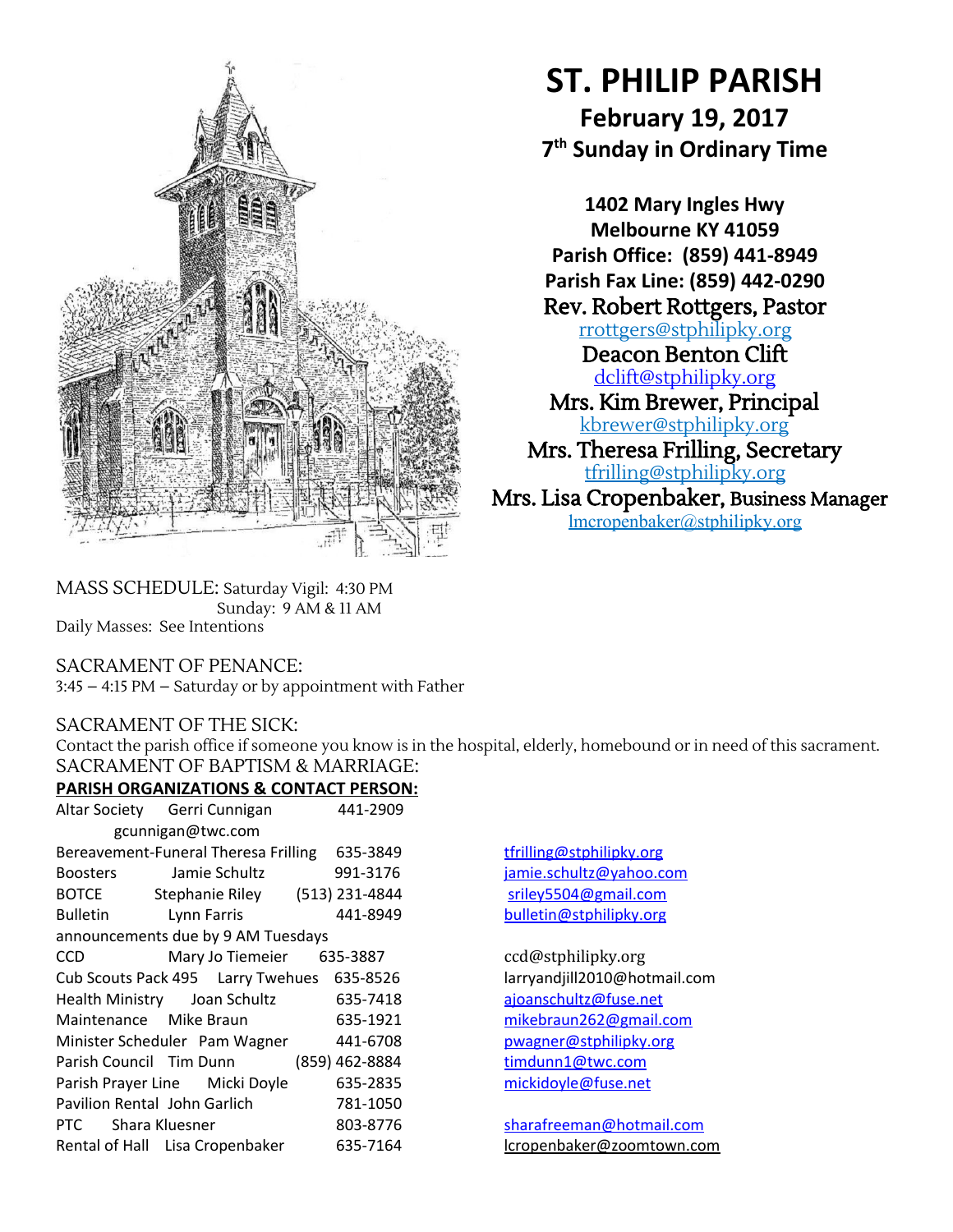|                                               | Respect Life Donna Woeste       | 441-8987 |  |
|-----------------------------------------------|---------------------------------|----------|--|
|                                               | St. Vincent DePaul John Garlich | 781-1050 |  |
| Senior Group Jack Beiting                     |                                 | 781-0013 |  |
|                                               | Website for School: Pam Wagner  | 441-6708 |  |
| Website for Church: Ben Twehues (513) 368-734 |                                 |          |  |
| Welcoming                                     | Theresa Brugger                 | 466-6136 |  |
|                                               | Donna Woeste                    | 441-8987 |  |
| Worship                                       | <b>Beth McDonald</b>            | 750-5645 |  |

# **MASS INTENTIONS:**

**Sunday, February 19** 4:30 PM George & Elsie Kramer Dan Feinauer 11 AM Mary Vogel

**Tuesday, February 21** 7:00 PM Living & Deceased of St. Philip Parish

#### **Wednesday, February 22**

8:30 AM Tom & Rita Lloyd Family

**Friday, February 24**

8:30 AM For Poor Souls Who Need to Move On

#### **Sunday, February 26**

4:30 PM Henry Lou Kramer<br>9 AM Flsie & George Kra Elsie & George Kramer 11 AM Leonard Kopp

**STEWARDSHIP** Collection from February 12<sup>th</sup>

: \$4,144.00

Utility: \$320.00 Endowment: \$150.00 THANK YOU FOR YOUR GENEROSITY!

## **ANNUAL DONATION STATEMENT:**

If you have not received your end-of-the year statement, please contact the office either by email or phone. Thanks so much.

#### **SAVE THE DATES:**

February 19-25<sup>th</sup>: Basketball Tournament February 20<sup>th</sup>: President's Day - no school March 1<sup>st</sup>: Ash Wednesday March 26<sup>th</sup>: First Communion for 2<sup>nd</sup> graders April 3-7<sup>th</sup>: Spring Break – no school June 17<sup>th</sup>: Parish Festival

## *OTHERS FIRST –* **February:**

In February, we will be helping *Be Concerned.* They have requested the following items: **cereal, body wash, spray cleaners** and **Pine Sol**. On their website [\(http://www.beconcerned.org/](http://www.beconcerned.org/)), their mission states:

"Be Concerned is deeply committed to honoring the dignity and humanity of all persons. Its purpose is to assist low income people of Northern Kentucky in obtaining basis necessities for life."

Please consider donating to this wonderful organization. Items can be placed in the wicker basket in the side vestibule. Thank you.

[mrwoeste@yahoo.com](mailto:mrwoeste@yahoo.com)

[pwagner@stphilipky.org](mailto:pwagner@stphilipky.org) [twehuesba@gmail.com](mailto:twehuesba@gmail.com) brugger 5ky@juno.com [mrwoeste@yahoo.com](mailto:mrwoeste@yahoo.com) [rebel4212@gmail.com](mailto:trebel4212@gmail.com)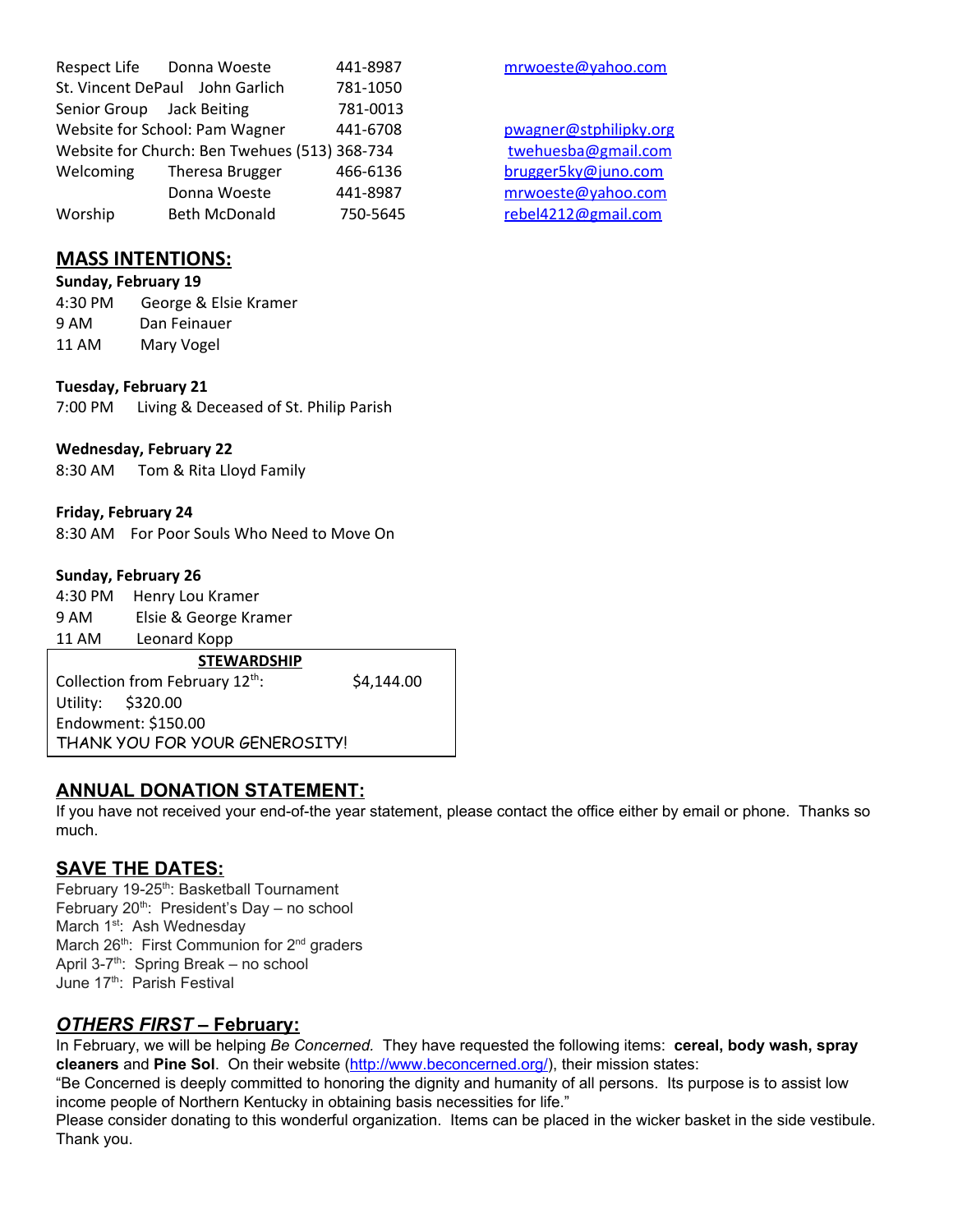## **Merciful and gracious is the Lord, slow to anger and abounding in kindness. ST. PHILIP SENIORS:**

Our next meeting will be Monday, February 20<sup>th</sup>. Please join us at 12:30 p.m. in the parish center meeting room. Thank you. All seniors are invited.

## **ALTAR SOCIETY MEMBERS:**

Our next meeting will be Thursday, March 2<sup>nd</sup>. Please join us at 7:00 p.m. in the parish center. Thank you.

## **VIRTUS REMINDER:**

The February bulletin has been posted and is due by March 7<sup>th</sup>. Thank you for keeping your account current. Our volunteers here at St. Philip's School and Church are very much appreciated.

## **TRAINING: EUCHARISTIC MINISTERS:**

There will be a diocesan training session for extraordinary ministers of Communion on Thursday, April 20<sup>th</sup> at St. Paul Church in Florence. Deadline for registration is Tuesday, March  $7<sup>th</sup>$ . If you wish to be a minister of communion, please contact the rectory or fill out the minister's information form located in the pews. Thank you.

## **HOSEA HOUSE:**

We will be serving dinner at Hosea House on **Sunday, February 26<sup>th</sup>.** We need volunteers to work serving dinner that day, to make the chicken casserole we will be serving (ingredients are provided) and we need brownies for dessert. If you can help out, we would really appreciate it! Please call Theresa Brugger

(859.466.6136). We plan on leaving St. Philip's parking lot at 2:00 p.m. and return by 5:45 p.m. Thank you.

#### **St. Philip Tournament Food News - Please make plans to join us next week!!**

**Sunday, February 19 th :** *–* back by popular demand - we will have hot ROAST BEEF – get it while it lasts. **Friday, February 24 th :** – we will have **THE REBEL ROASTERS with John & Ray** coming out of hibernation making a special guest appearance to grill. If you haven't had food by them at the Friday night ball field, you are MISSING OUT. Make plans to eat dinner at the tournament Friday evening. You won't be sorry!!

**Saturday, February 25 th :** – Jack's Catering WINGS – always a crowd favorite.

**See insert in today's bulletin for game times.**

#### **CONGRATULATIONS, CAITLIN!**

Caitlin Rauch was listed on the fall 2016 Dean's List at the college of Arts & Sciences at the University of Kentucky. She is the daughter of Rhonda Rauch and granddaughter of Rosie Giar. Awesome job, Caitlin!

# **The Lord is kind and merciful. ASH WEDNESDAY – MARCH 1 ST :**

The Lenten season will be here before you know it. Please plan on attending Mass with us on Wednesday, March 1<sup>st</sup>. Mass times will be 8:30 a.m. and 7:00 p.m.

#### **54 DAY NOVENA BANQUET:**

The Covington Diocese World Apostolate of Fatima Division (CDWAFD) invites you to our 54 Day Novena banquet & fundraiser Friday, February 24<sup>th</sup> at the Syndicate in Newport, KY. Happy hour begins at 6 p.m. Greg Dougherty, a member of CDWAFD will be rowing 3000 miles across the North Atlantic Ocean with one other this summer to promote the message of Fatima. The World Apostolate of Fatima, USA will be using the 54 Day Novena at Sea to unite millions in praying the rosary for our country and to bring peace to the world. Visit [www.CovDioBlueArmy.com](http://www.covdiobluearmy.com/) for more information and to register.

#### **Men's Retreat with Father Nick Rottman:**

The Lenten season is the perfect time for a retreat. It's a time of reconciliation and prayer where you can spend some quiet time with the Lord in reflection. The theme is "Unlocking Sacred Scripture in Daily Life". All are welcome! Retreat will be at St. Anne's on Friday, March 10<sup>th</sup> through Sunday, March 12<sup>th</sup>. Please send your check for \$150 to St. Anne's Retreat Center, 5275 St. Anne Drive, Melbourne KY 41059 (ATTN: Karen Little). Retreat starts on Friday at 4:15 p.m. and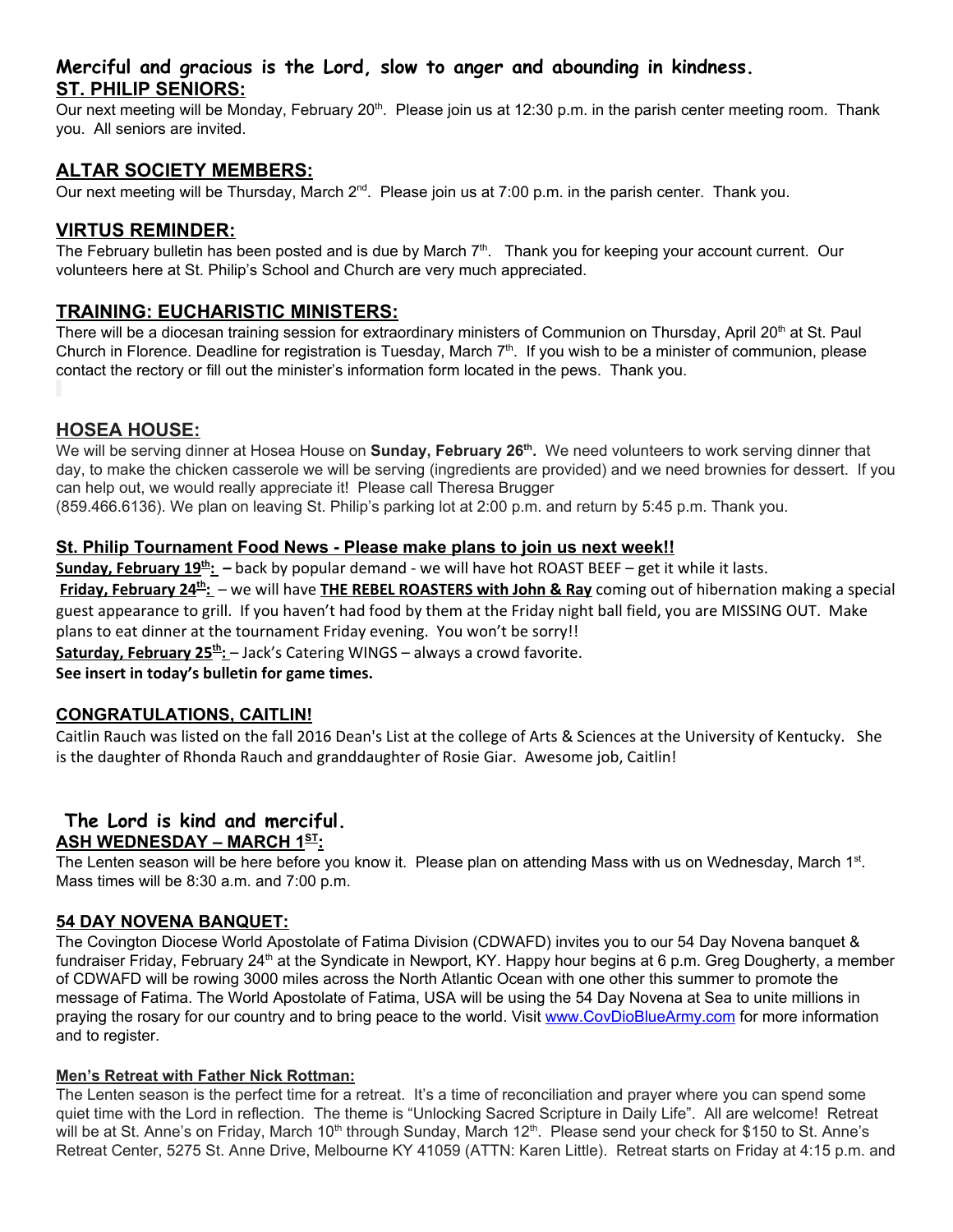will end after Mass on Sunday morning. If you have any questions, please contact Ms. Little (441.2003).

#### **ST. JOE'S (COLD SPRING) DRAMA CLUB:**

"Bungle in the Jungle" – February 24, 25, 26 and March 3 & 4. Tickets are available by calling 859-206-4945 for \$10 each. Friday & Saturday performances begin at 8:00 pm. Sunday matinee performance is at 3:00 pm. Opening weekend specials – February 17th half price happy hour.

# **BISHOP BROSSART NEWS:**

#### **FRESHMAN BASEBALL & SOFTBALL TEAMS:**

Any 8<sup>th</sup> grade boy or 7<sup>th</sup> & 8<sup>th</sup> grade girl interested in playing on our boys freshman baseball team or the girls freshman softball team, please contact the coach for each program: Ron Verst [\(kverst@fuse.net\)](mailto:kverst@fuse.net) for baseball and Tom Baynum [\(tbaynum@zoomtown.com](mailto:tbaynum@zoomtown.com)) for softball.

**MUSTANG BASKETBALL EUCHRE FUNDRAISER:** The team is hosting a euchre tournament on Saturday, March 4 th in Hegenauer Hall. \$25 entry fee and \$10 Skins. Check in at 5:30 p.m. and euchre starts at 7:00 p.m. For more information call BBHS (635-2108).

#### **STUDENT SHADOWING:**

If you know of any 8<sup>th</sup> grade student interested in shadowing for a day at BBHS, please contact Chris Holtz (635-2108 ext. 1018).

## **COUPONS:**

Thanks to everyone who continue to bring in their unused coupons.

#### **ELKS FREE THROW WINNER: KALEIGH DUNN!**

Congratulations to St. Philip's one and only **Kaleigh Dunn** for winning the state level competition free throw shootout last Saturday! She faced some tough competition but was able to make her last series of shots to win. Kaleigh moves on the regional level that will be in Paris, Tennessee next month. Great job, Kaleigh!

## **THANK YOU:**

The Kuddes, Harris and Fischer Families wanted to thank St. Philip Parish for the attention and time given at Wanda's funeral. "We cannot express in words the gratitude we have for all you gave. During a difficult time as this, the things we could not think about were so graciously provided. We will never forget your kindness."

#### *Let the joy of the Lord heal, restore, and energize you!*

Join us for "*Spa for the Soul"*, a Lenten day of reflection for women, on Saturday, March 4 th . This event, sponsored by the women of Regnum Christi, will take place at St. Joseph Parish in Crescent Springs from 8:30 a.m. to 6:00 p.m. A continental breakfast, lunch, and appetizers are included in the \$20.00 fee, payable at the door. Or, if you'd like to receive a \$5.00 discount, register online at <u>[http://spaforthesoulnky.blogspot.com](http://spaforthesoulnky.blogspot.com/)</u> by February 28<sup>th</sup>. Nursing infants welcome. For additional info, email [spaforthesoulnky@gmail.com](mailto:spaforthesoulnky@gmail.com) or call Laura at (859.443.6981).

## **SCHOLARSHIP TAX CREDITS:**

Bishop Foys asks that all diocesan schools and parishes become involved in circulating the attached **Call to Action** in support of **scholarship tax credits**. This recently updated version of the **Call to Action** now includes a link to the EdChoice Voter Voice page. The link allows individuals to send legislators an email with just a few clicks: <http://www.edchoiceky.com/take-action/>

The proposed **scholarship tax credits** will help us to both sustain our schools and increase the opportunity for a Catholic education among children from lower and middle class families. This is a critical time in urging our legislators to pass the scholarship tax credit bills.

#### **HOLY CROSS HIGH SCHOOL MULCH SALE:**

We are having our 19<sup>th</sup> Annual Mulch Sale, selling Black Platinum Mulch, Red Color Enhanced Platinum Mulch and Black Color Enhanced Platinum Mulch for \$4.25 per bag. **New this year** - we are also selling Pine Straw for \$8.00 per bale. All prices include free delivery and sales tax. Prepayment is preferred, or due upon delivery. Payment by check is also preferred. Order online at [www.hcmulch.com](http://www.hcmulch.com/), call in your order to (859) 291-8588 or contact any Holy Cross High School student.